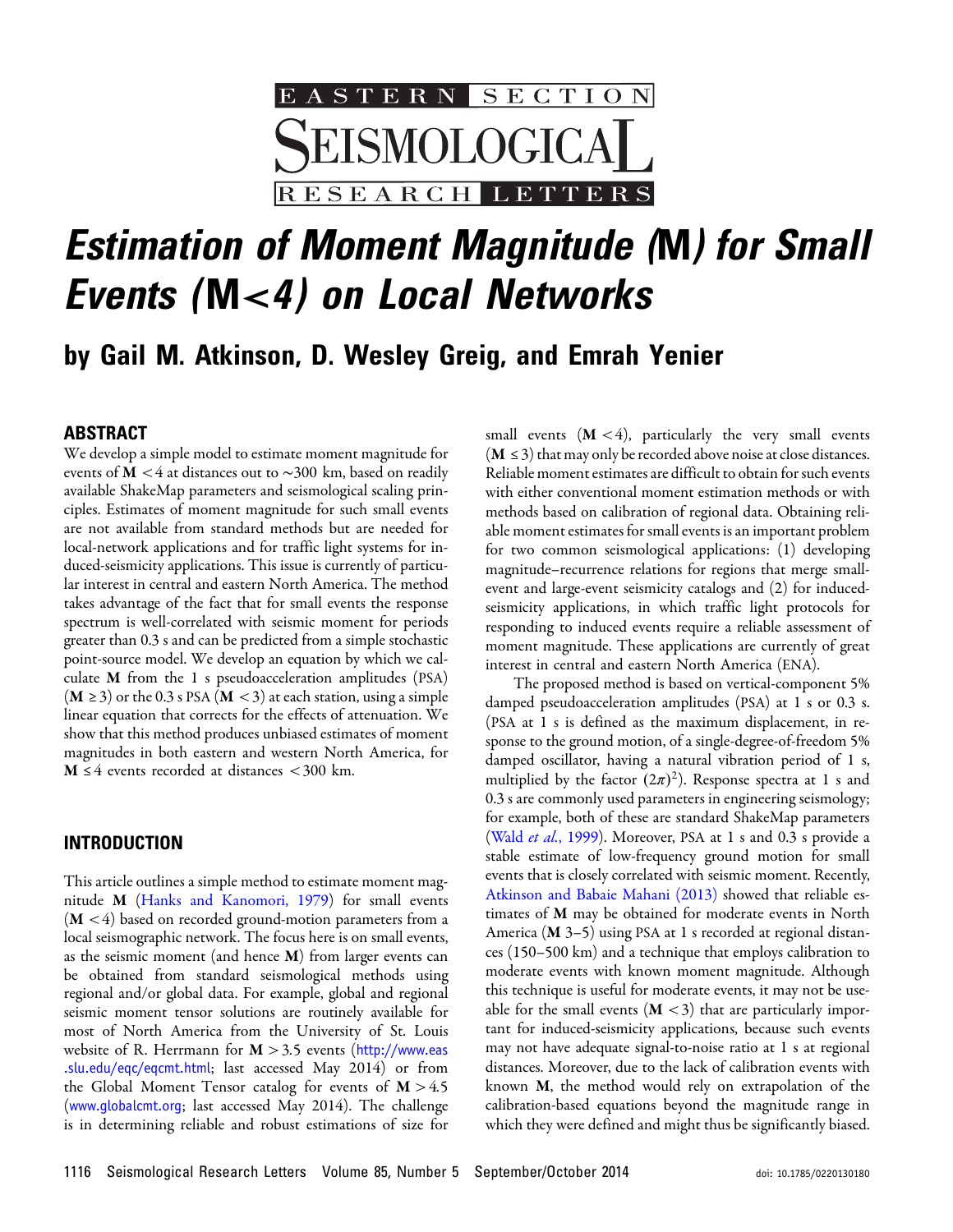Therefore, we need a modified approach that will make optimal use of local network data over a range of distances from short  $(< 20 \text{ km})$  to regional  $(< 300 \text{ km})$  and that will have a reliable basis when applied to small events for which independent M estimates are not available for calibration. The purpose of this article is to describe such an approach.

#### METHOD FOR ESTIMATING M FOR SMALL EVENTS

In this study, we develop a robust method of estimating  $M$ from PSA at 1 s or 0.3 s from local network data, focusing on short-to-regional distances and using a stochastic point-source model to provide a physically based scaling of the relationship down to small magnitudes. The vertical-component PSA at 1 s  $(PSA<sub>1</sub>)$  is selected as the preferred parameter for our method; however, as discussed further in the following, we also use PSA at 0.3 s (PSA<sub>0.3</sub>) for small events (**M** <3) to allow for greater signal-to-noise ratio. We use the vertical component because it minimizes the influence of site response and is applicable to a range of sites, which may have unknown site conditions. In general, vertical-component PSA will be similar to an unamplified horizontal-component PSA (see [Lermo and Chavez](#page-8-3) [Garcia, 1993](#page-8-3); [Siddiqqi and Atkinson, 2002](#page-8-4); [Atkinson and](#page-8-5) [Boore, 2006\)](#page-8-5).

For events of  $M < 4$ , 1 s is on the flat low-frequency end of a standard [Brune \(1970\)](#page-8-6) model displacement spectrum, in which the amplitude is directly proportional to seismic moment (Fig. [1](#page-1-0)). Moreover, for sufficiently small events  $(M < 3)$ , 0.3 s is also on the low-frequency end of the spectrum over a wide range of stress-drop values. We use this basic seismological principle to formulate the method to estimate **M**. At 1 s, PSA will scale with seismic moment in a manner that is practically independent of stress drop; the same is true for 0.3 s PSA if the event is of  $M < 3$ . This simple point-source model is appropriate for the small events of interest here and has been shown to be a reasonable model for ground motions in many parts of the world; see [Boore \(1983](#page-8-7), [2003\)](#page-8-8) for examples and a discussion of the seismological principles involved. The response spectrum is similar to a Fourier spectrum, though not identical because the response spectrum shows the maximum response of an oscillator to a record, whereas the Fourier spectrum is a more direct measure of its amplitude at each frequency. [Atkinson \(2012\)](#page-8-9) shows the relationship between Fourier and response spectral amplitudes for small events in ENA.

The approach taken is to use a model-driven groundmotion prediction equation (GMPE) for  $PSA<sub>1</sub>$  and  $PSA<sub>0.3</sub>$ , formulated as a function of M and distance, as a tool from which to calculate M at each station. To do this, we use the stochastic point-source algorithm Stochastic-Method SIM-ulation (SMSIM; [Boore, 2000\)](#page-8-10) to simulate time series for M 0–4 events (in increments of 0.2 units) at distances from 1 to 300 km (in increments of 0:1 log units), from which we calculate the average PSA at 1 s and 0.3 s. The model-based GMPE is an equation we define to express  $PSA<sub>1</sub>$  and  $PSA<sub>0,3</sub>$  as a simple function of **M** and the distance to the hypocenter  $(R)$ .

<span id="page-1-0"></span>

**▲ Figure 1.** Source spectrum (at  $R = 1$  km) for **M** 1, 2, 3, and 4 for stress-drop values of 100 bars (solid lines) and 500 bars (dashed lines) for the Brune point-source model (neglecting highfrequency effects of kappa). Circles show corner frequencies, and vertical black lines highlight 1  $Hz (= 1 s)$  and 3.3  $Hz (= 0.3 s)$ .

The underlying assumptions in these predictions, and their justification, are as follows:

- 1. The vertical component has minimal site amplification, thus no crustal or site amplifications are applied. This is consistent with a simplified interpretation of the relationship of horizontal-to-vertical spectral ratio to site response [\(Lermo and Chavez-Garcia, 1993](#page-8-3); [Siddiqqi and Atkinson,](#page-8-4) [2002](#page-8-4)) and has been applied in previous GMPEs, such as [Atkinson and Boore \(2006\)](#page-8-5).
- 2. We assume a hinged bilinear form for the attenuation model, following [Babaie Mahani and Atkinson \(2012\)](#page-8-11) and [Yenier and Atkinson \(2014\);](#page-8-12) the geometrical spreading is modeled as  $R^{-1.3}$  and  $R^{-0.5}$  at distances ≤50 and >50 km, respectively.
- 3. The stress drop is 300 bars for western regions or 600 bars for eastern regions; these values are consistent with the adopted attenuation models, according to empirical data analyses in the two regions as shown by [Atkinson and](#page-8-13) [Boore \(2014\)](#page-8-13) for ENA and [Yenier and Atkinson \(2014\)](#page-8-12) for western North America (WNA).
- 4. Anelastic attenuation is represented by a whole-path  $Q$ , given as  $Q = \max (170f^{0.45}, 100)$  for western regions (Raoof *et al.*[, 1999\)](#page-8-14) or  $Q = 525f^{0.45}$  for eastern regions, in which  $f$  is frequency ([Atkinson and Boore, 2014](#page-8-13)).
- 5. Duration is given by  $1/f_0 + 0.05R$  in all regions, in which  $f_0$  is the corner frequency (which depends on moment and stress drop as described by [Boore, 2003](#page-8-8)); the duration model is one that is commonly adopted for point-source simulations [\(Atkinson and Silva, 2000;](#page-8-15) [Boore, 2003;](#page-8-8) [At](#page-8-16)[kinson](#page-8-16) et al., 2009).
- 6. Near-surface attenuation is represented with the kappa parameter [\(Anderson and Hough, 1984](#page-8-17)), assuming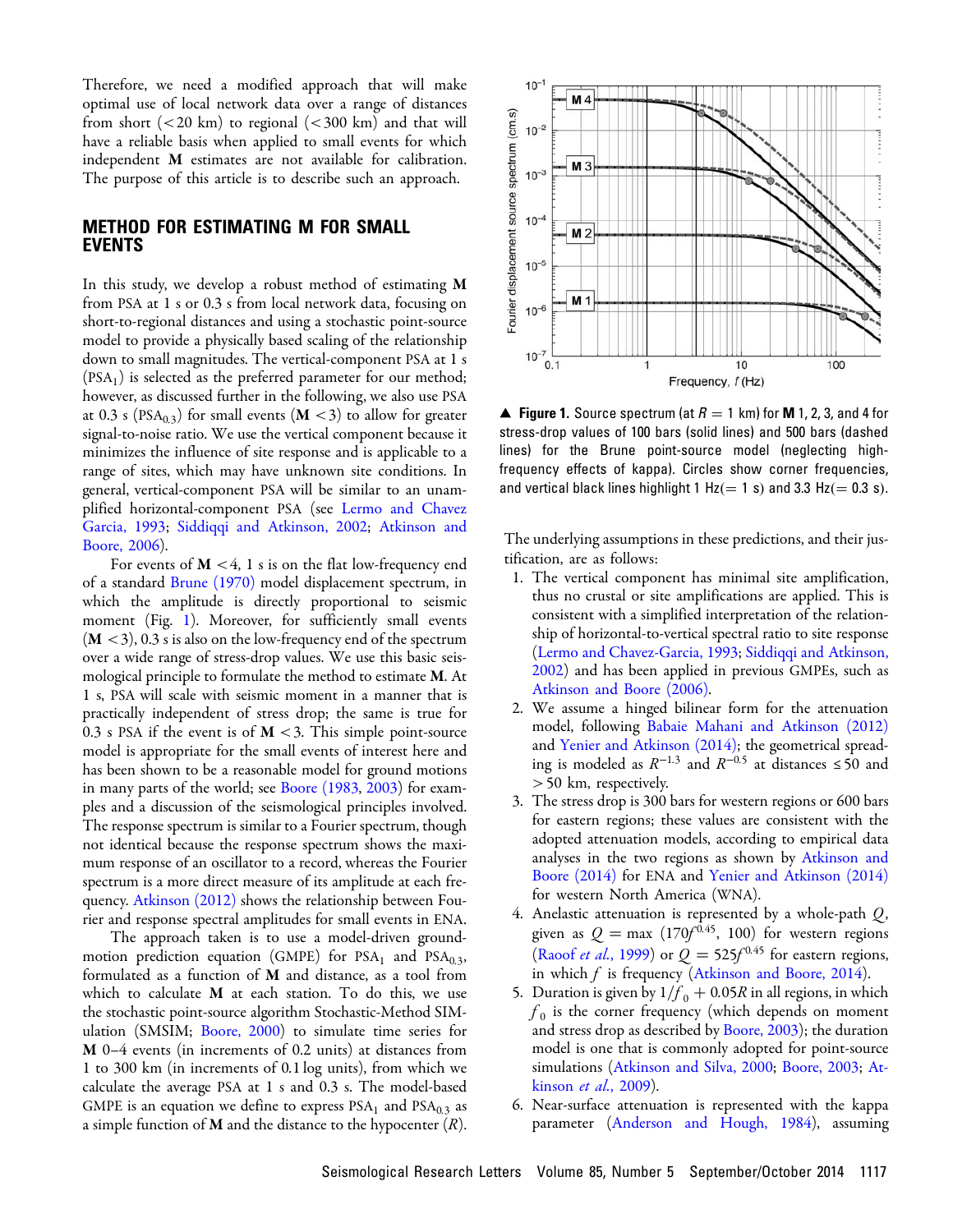<span id="page-2-0"></span>

▴ Figure 2. The adopted model of vertical-component pseudoacceleration amplitudes (PSA) at (left) 0.3 s and (right) 1 s as a function of hypocentral distance based on Stochastic-Method SIMulation (SMSIM) point-source simulations. Points show simulation results, and lines show model defined to represent simulation points after calibration with empirical data (equation 1).

 $\kappa_0 = 0.02$  s. This is a typical value for competent sites with minimal site effects (e.g., [Atkinson and Boore,](#page-8-5) [2006](#page-8-5); [Campbell, 2009\)](#page-8-18).

Figure [2](#page-2-0) plots the simulated  $PSA_{0.3}$  and  $PSA_1$  amplitudes for both eastern and western attenuation models, along with the function that we have defined as a basis for the magnitude estimation:

$$
\log PSA_T = C_T + 1.45M - \log Z(R) - \gamma_T R,\tag{1a}
$$

in which  $T$  represents period (either 0.3 s or 1 s),  $C$  is a constant to be defined,  $\gamma$  the coefficient of anelastic attenuation, and  $Z(R)$  is the geometrical attenuation that is given by

$$
\log Z(R) = \begin{cases} 1.3 \log R & R \le 50 \text{ km} \\ 1.3 \log 50 + 0.5 \log(R/50) & R > 50 \text{ km} \end{cases} \tag{1b}
$$

The logarithmic terms are in base 10.  $R$  is the hypocentral distance in km, and PSA is in cm/s<sup>2</sup>. Equation (1) employs the same geometrical attenuation model used for the simulations. Table [1](#page-2-1) gives the values of the coefficients that correspond to the lines on Figure [2](#page-2-0) and which define our adopted groundmotion model that is used in estimation of M.

The equation is very simple, because the scaling of PSA at 0.3 s and 1 s is very regular for small events (Fig. [1\)](#page-1-0); we caution that this equation would generally underestimate M if applied to events of  $M > 4$ , as it does not consider saturation effects that come into play when modeling larger events as a point source. The defined lines are not a regression fit to the simulated points, but rather represent the overall trends, in particular the magnitude-scaling indicated by the simulations from M 0 to 4 at typical local-network distances of 5–50 km. The offset of the lines from the simulated values, apparent in Figure [2,](#page-2-0) reflects an empirical calibration factor that we use to ensure a good fit of the model equations to observations in both WNA and ENA, as discussed in the next section. Essentially, we used the simulations to determine the magnitude scaling that we wished to impose on our ground-motion amplitude model. Then, with the geometric spreading and magnitude scaling held fixed, we calibrated the  $C_T$  and  $\gamma_T$  terms based on the empirical ground-motion data (next section) to determine their values, as given in Table [1.](#page-2-1) We note that if we had simply

<span id="page-2-1"></span>

| Table 1<br><b>Coefficients of Adopted Ground-Motion Model for M</b><br><b>Estimation (Equation 1)</b>       |                                       |         |                                       |        |
|-------------------------------------------------------------------------------------------------------------|---------------------------------------|---------|---------------------------------------|--------|
| Parameter*                                                                                                  | <b>Western North</b><br>America (WNA) |         | <b>Eastern North</b><br>America (ENA) |        |
|                                                                                                             | 0.3s                                  | 1.0 s   | 0.3s                                  | 1.0 s  |
| $c_{\tau}$                                                                                                  | $-3.15$                               | $-4.25$ | $-3.3$                                | $-4.5$ |
| $\gamma$ $\tau$                                                                                             | 0.005                                 | 0.0035  | 0.0015                                | 0.0007 |
| *C is a constant and $\gamma$ is the coefficient of anelastic<br>attenuation for the specified period $T$ . |                                       |         |                                       |        |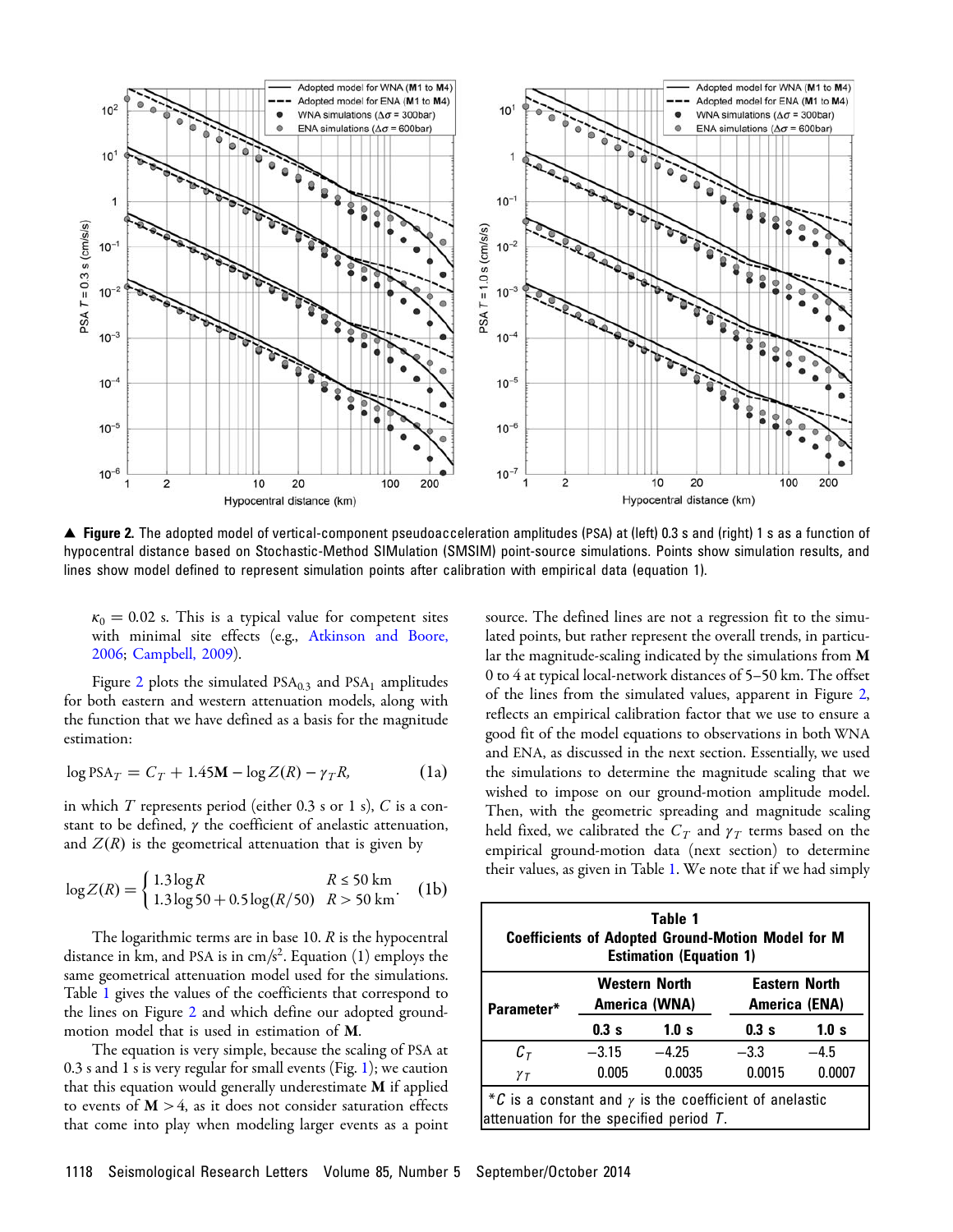<span id="page-3-0"></span>

▲ Figure 3. Comparison of equation (1) (lines), evaluated at M 3.2, 3.55, and 3.85, with western North America (WNA) ground-motion data (plus symbols) for PSA at (top) 0.3 s and (bottom) 1.0 s. Circles show average data amplitudes in distance bins.

regressed the simulated amplitudes to obtain the coefficients of equation (1), we would obtain very similar values to those in Table [1,](#page-2-1) but the constant  $C$  would be approximately 0.3 units lower in WNA and 0.1 units lower in ENA for the simulated values. This offset between simulations and observations reflects model misfits attributable to factors such as unmodeled source and site effects and the effect of noise on observed PSA.

In Table [1,](#page-2-1) we provide variants for two typical regional  $\gamma$ values, which are applicable to active tectonic regions (such as WNA) and stable continental regions (such as ENA). This primarily affects the term in  $R$ , though there is also a difference in the constant, due to the calibration to observed regional ground-motion amplitudes. The coefficient in  $R$  and the overall constant term can be adjusted where warranted on a regional basis using empirical observations, without affecting the overall magnitude scaling that is constrained by the Brune point-source model.

We invert equation (1) to write an expression to calculate **M** at a station based on measured PSA<sub>1</sub> or PSA<sub>0.3</sub>:

<span id="page-3-1"></span>
$$
\mathbf{M} = \frac{\log \text{PSA}_T - C_T + \log Z(R) + \gamma_T R}{1.45},\tag{2}
$$

with the coefficients as listed in Table [1.](#page-2-1) To apply this estimation method to recorded PSA data, we assume that  $R = \sqrt{(D^2 + b^2)}$ , in which D is epicentral distance and h

is focal depth. For local network applications, we recommend assigning a nominal depth of 5 km to all events to ensure stability. The reason we fix the depth is that it may not be well determined initially; the actual depth value is not critical in this application, as long as it is reasonable (e.g., the magnitude will be relatively insensitive to depth within the range of focal depths from 1 to 20 km). The average  $M$  for an event is determined by averaging M estimates obtained over all stations for which we have a reasonable signal-to-noise ratio (e.g., a factor of three).

#### CALIBRATION AND EVALUATION OF PERFORMANCE

We used ground-motion databases to calibrate the overall level of the M formulation equation and to test its performance. For WNA, we use the Next Generation Attenuation-West 2 (NGA-W2) ground-motion database ([www.peer.berkeley.edu](http://www.peer.berkeley.edu); last accessed May 2014), which at small magnitudes is comprised of data from California. Figure [3](#page-3-0) plots the data amplitudes of  $PSA_{0,3}$  and  $PSA_1$  in comparison to the prediction equations for WNA. It is important to note there are no data in the database for  $M < 3$ , thus the curves can only be compared to data for events of  $M \geq 3$ . A small initial mismatch in overall amplitude level between the simulations and the observations was corrected by an appropriate choice of the constant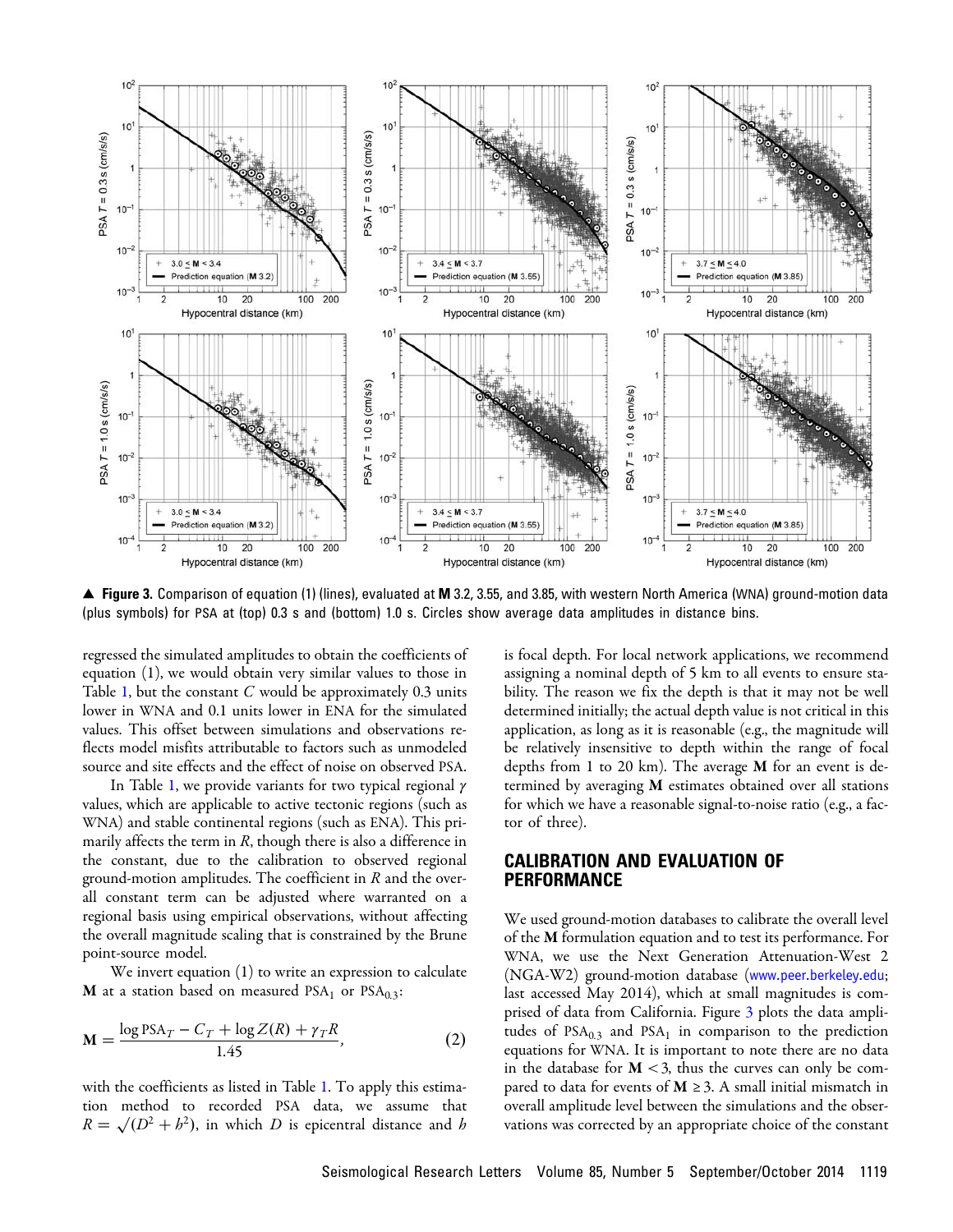<span id="page-4-0"></span>

▴ Figure 4. Assessment of M estimates (equation [2\)](#page-3-1) based on the ground motions from Next Generation Attenuation-West 2 (NGA-W2) database, showing the M bias determined for each record, as a function of hypocentral distance for three magnitude ranges (a–c). Mean bias is computed over all magnitudes, at equal distance intervals of 20 km. (d) Average M estimate and its known value for earthquakes having three or more observations at R ≤ 300 km. The solid line represents  $M_{i,predicted} = M_{i,known}$ , and the dashed lines indicate  $\pm 0.1$  band about the solid line.

term in equation (1), which is equivalent to applying a calibration factor; this is the source of the offset seen in Figure [2](#page-2-0) between the defined prediction lines and the simulation amplitudes. It is interesting that the offset, and hence the calibration factor required, is greater in WNA than in ENA (0.3 log units versus 0.1 units). This may reflect greater site amplification effects that are present on the vertical component in WNA due to the gradational shear-wave velocity profile. Overall, Figure [3](#page-3-0) shows that there is good agreement between the observed PSA data and the defined model equations in both amplitude level and attenuation shape, suggesting that the model is generally applicable and that the assumed attenuation is reasonable.

Figure [4](#page-4-0) provides a more quantitative evaluation of how well the proposed M estimation model (equation [2\)](#page-3-1) works for the NGA-W2 database. For each observation with  $M \leq 4$  and  $R \le 300$  km, we calculate **M** from equation [\(2\)](#page-3-1) (with  $C = -4.25$  and  $\gamma = 0.0035$ ) and compare it to the known value of M tabulated in the NGA-W2 database to define

the **M** bias. (e.g.,  $M_{i, \text{known}} - M_{i, \text{predicted}}$ , in which  $M_{i, \text{known}}$  represents the known  $M$  of event i and  $M_{ij,predicted}$  denotes the predicted M for the same event using the PSA obtained at station  $j$ ). By plotting the bias versus distance in several magnitude ranges, we observe that the equation works well for  $M$  3-4 events at distances up to 300 km, with no significant trends. Moreover, comparing the known  $M$  with the estimated values, for earthquakes having three or more observations within 300 km, we note that predictions generally lie within  $\pm 0.1$ units of the known magnitude value.

We test the performance of the model for earthquakes in ENA using the NGA-East and seismotoolbox databases, as compiled by B. Hassani and G. Atkinson (2014, manuscript). These data cover the regions of southeastern Canada/northeastern United States and the central United States. (Tests were made to confirm that the noted trends do not differ significantly between the northeast and the central United States.) Figure [5](#page-5-0) shows the data amplitudes with respect to equation (1), whereas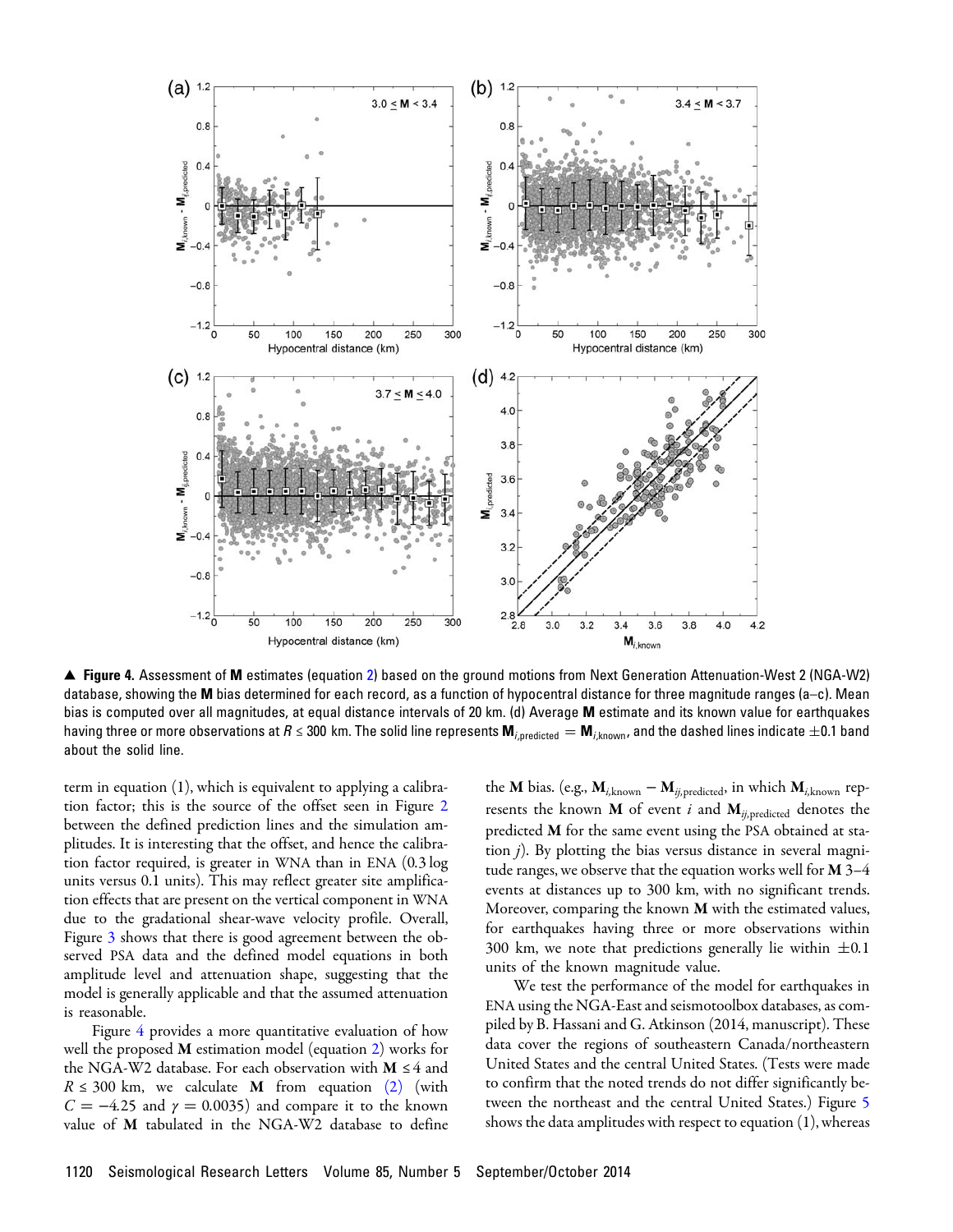<span id="page-5-0"></span>

▲ Figure 5. Comparison of equation (1) (lines), evaluated at M 3.2, 3.55, and 3.85, with eastern North America (ENA) ground-motion data (plus symbols) for PSA at (top) 0.3 s and (bottom) 1.0 s. Circles show average data amplitudes in distance bins.

Figure [6](#page-6-0) shows the bias in terms of estimated moment magnitude, as well as average M estimates for events in the ENA database (in which the M values are derived from or calibrated to regional moment tensors, as in [Atkinson and Babaie Mahani,](#page-8-2) [2013](#page-8-2)). The agreement is satisfactory overall, though in some magnitude ranges there is a tendency for larger-than-predicted amplitudes at close distances. However, the data at close distances are sparse. Average M estimates for earthquakes having three or more observations within 300 km are mostly within  $\pm 0.1$ units of the known **M**, for **M**  $\leq$  4.

#### MOMENT MAGNITUDE ESTIMATION FOR EVENTS OF M  $<$ 3

We have shown that the proposed moment magnitude estimation equation based on PSA at 1 s works well in both ENA and WNA, for **M** 3–4 events at distances up to 300 km. The use of point-source simulations to constrain the magnitude scaling should ensure robust and meaningful magnitude estimates at smaller magnitudes. However, the influence of noise on PSA becomes important for  $M < 3$  and could result in a bias toward overestimation of event magnitudes. We examined typical regional network data in eastern and western Canada to determine response spectral amplitudes that would be expected

from noise alone (e.g., oscillator response for a window of 30–60 s in length, in the absence of any earthquake signal). It is common to observe PSA, from noise alone, in the range from  $10^{-4}$  to  $10^{-3}$  cm/s<sup>2</sup>, over a broad period band. As illustrated in Figure [7](#page-7-0), this significantly limits the magnitude–distance range over which we can obtain moment magnitudes using PSA at 1 s, because small events will only have significant signal, in relation to the noise PSA, at very close distances. One solution would be to reduce the noise through improved installation techniques, for example by placing instruments in deep boreholes. A more economical and practical solution in most situations is to choose a period band in which the signal for small events is stronger. This is the motivation for using 0.3 s PSA in place of 1 s PSA for  $M < 3$  events of and why we derived equations using both 0.3 s and 1 s PSA values. Specifically, we observe in Figure [7](#page-7-0) that for relatively quiet conditions (the lower noise level), the signal PSA at 0.3 s is above noise for M 1 events within 40 km, whereas for 1 s it is only above noise within 8 km. For  $M < 3$  events, the 0.3 s PSA is at a sufficiently long period to represent the moment of the event (Fig. [1](#page-1-0)), thus it is logical to use the 0.3 s PSA in preference to the 1 s value to improve the signal-to-noise ratio.

As a practical matter, then, we propose that if the magnitude value calculated from the 1 s PSA is  $<$  3, the magnitude for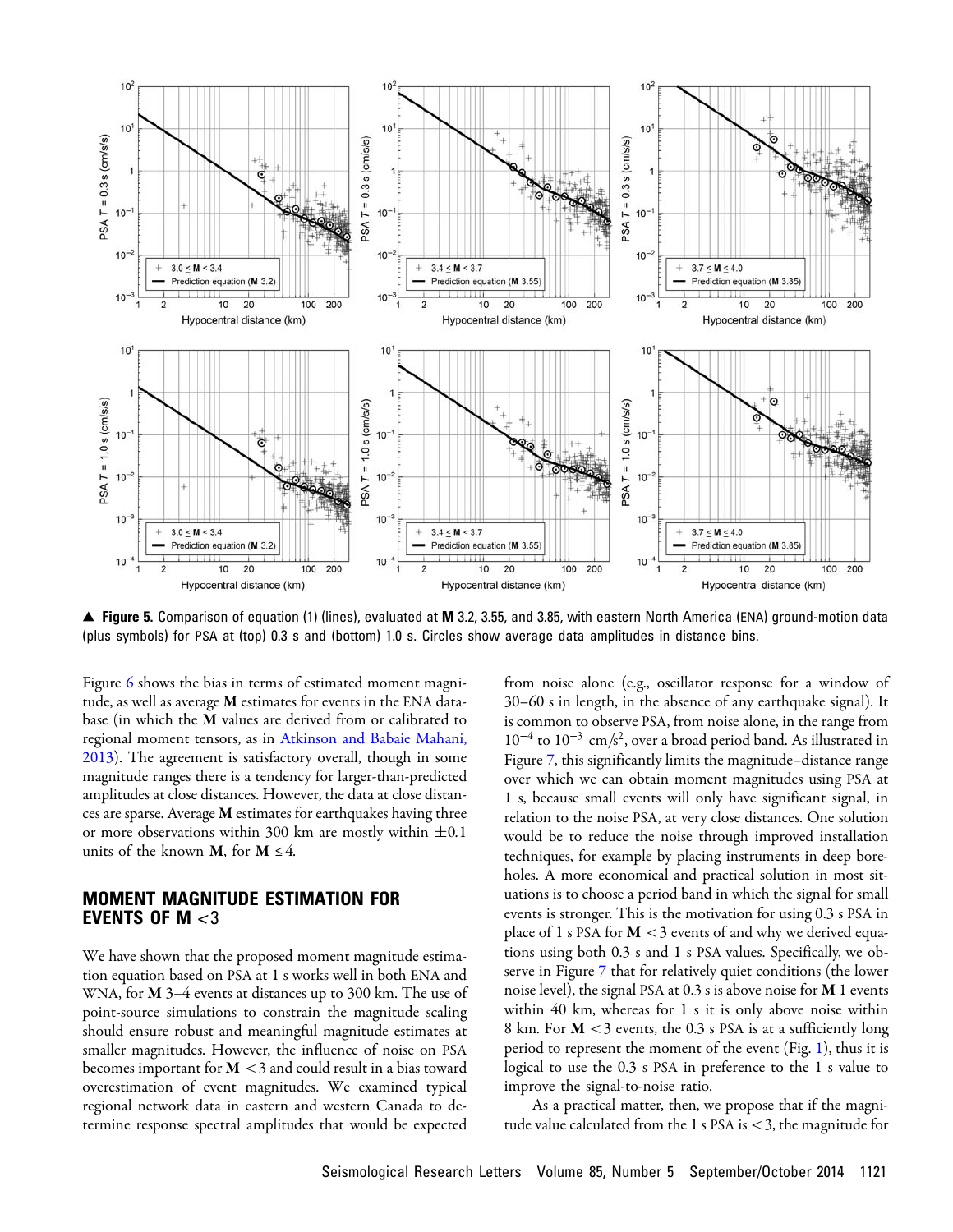<span id="page-6-0"></span>

▴ Figure 6. Assessment of M estimates (equation [2\)](#page-3-1) based on the ground motions from ENA database, showing the M bias determined for each record, as a function of hypocentral distance for three magnitude ranges (a–c). Mean bias is computed over all magnitudes at equal distance intervals of 20 km. (d) The average M estimate and its known value for earthquakes having three or more observations at  $R \leq 300$  km. The solid line represents  $M_{i,predicted} = M_{i,known}$ , and the dashed lines indicate  $\pm 0.1$  band about the solid line.

the event should be recalculated using the 0.3 s PSA. We tested to confirm that there is no significant difference, on average, between M computed from 0.3 s or 1 s for M 3–4 events in the NGA-W2 and ENA databases, though the M value determined for individual events may vary by  $\pm 0.13$  units (standard deviation), depending on which ground-motion parameter is selected. More generally, we also investigated whether there is an advantage to using an average of M from the two groundmotion parameters for events in the intermediate-magnitude range of M 3.0–3.5 and found that this also makes no difference—individual-event **M** values may vary slightly  $(\pm 0.1)$ , but overall the bias and its variability are the same. We therefore would generally recommend using the 1 s PSA formula for the initial M calculation and switching to the 0.3 s PSA formula if the calculated M from 1 s PSA is less than 3.0.

Ideally, we would like to be able to evaluate the performance of the algorithm for events as small as  $M$  1, which is the threshold for some traffic light protocols. Small-magnitude ground-motion datasets with reliable moment magnitude esti-

mates are difficult to obtain, but a very good set was compiled by [Douglas](#page-8-19) et al. (2013). They used ground-motion data from induced events, along with stochastic simulations, to develop a GMPE for induced earthquake ground motions in geothermal areas, including several areas in Europe and California. Their database of several thousand records contains events in the  $M$  1–4 range, at close distances (<50 km). Douglas *et al.* compiled horizontal-component PSA but corrected it for site conditions to an equivalent rock site condition, as characterized by a near-surface shear-wave velocity of  $1100$  m/s. Because of the correction to a reference rock condition, their horizontalcomponent amplitudes should be similar to those expected on the vertical component (e.g., see [Siddiqqi and Atkinson, 2002](#page-8-4)). [Douglas](#page-8-19) et al. (2013) analyzed displacement spectral amplitudes in order to estimate moment magnitude for all events, as based on the Brune model. [Atkinson \(2014\)](#page-8-20) shows that the observed ground-motion amplitudes for the Douglas database are well predicted by the stochastic simulation model for western events employed in this study. It is therefore reasonable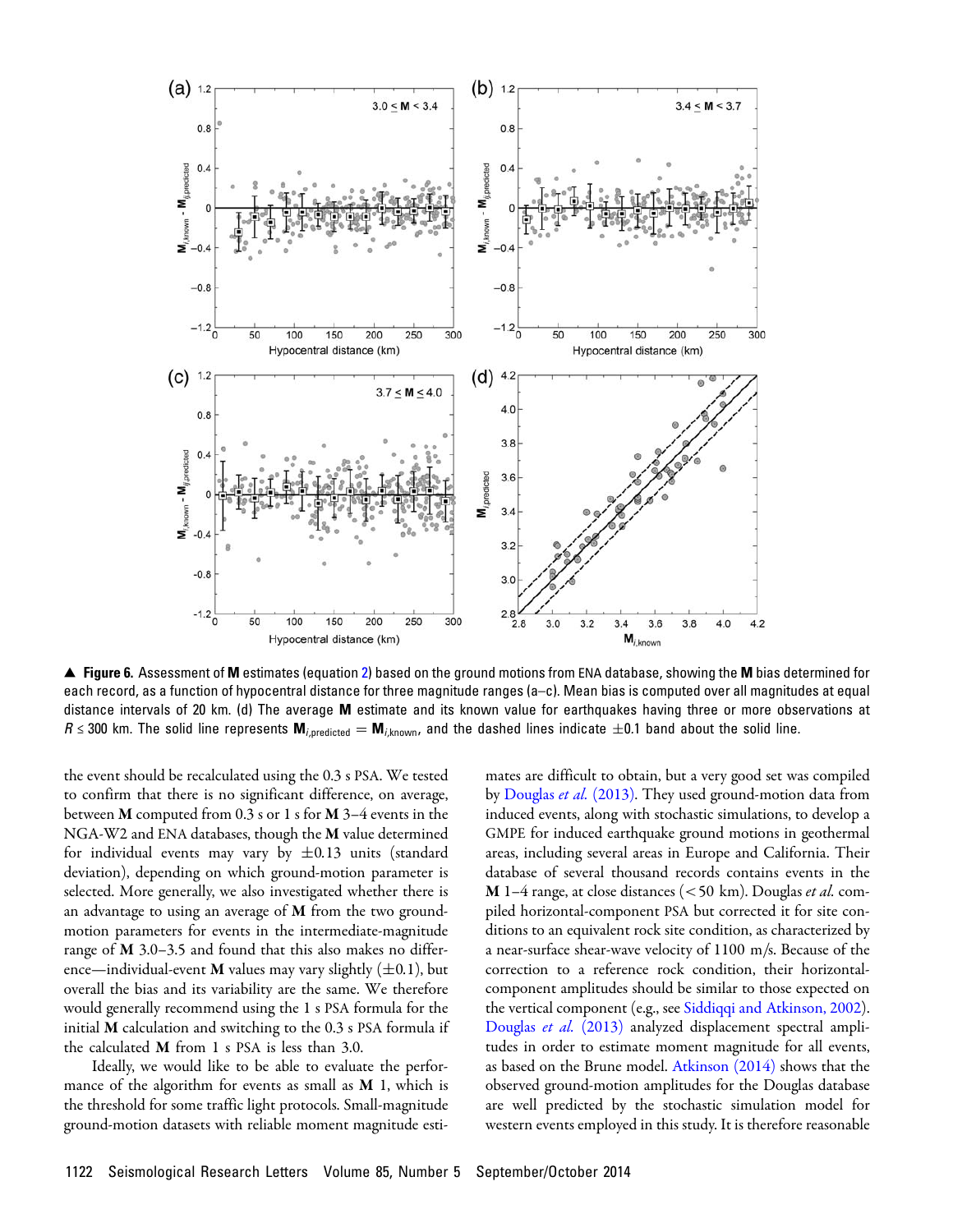<span id="page-7-0"></span>

▲ Figure 7. Comparison of predicted PSA for WNA at (left) 0.3 s and (right) 1.0 s for events of M 0.5–4.0 versus hypocentral distance (black lines). Heavy gray horizontal lines show typical weak and strong noise levels.

to compare the magnitude estimation procedure proposed herein against the Douglas *et al*. database, assuming that the horizontal component, corrected for site effects, is equivalent to the vertical component. The comparison is shown in Figure [8](#page-7-1) for events recorded by three or more stations. The magnitude calculations track each other well, but the moment

<span id="page-7-1"></span>

▲ Figure 8. Comparison of M estimated from PSA (this study) to M estimated from displacement spectra for the induced-seismicity ground-motion database of [Douglas](#page-8-19) et al. (2013) for events recorded by three or more stations. The heavy solid line represents one-to-one match of magnitude estimates, and the dashed lines indicate  $\pm 0.1$  band about the solid line.

magnitudes calculated by our algorithm using 0.3 s PSA are on average 0.14 ( $\pm$ 0.20) units higher than those calculated by [Douglas](#page-8-19) et al. (2013). There are many more data available in their database at 0.3 s (3300 records) than at 1 s (120 records), due to noise limitations, which further supports the switch to PSA at 0.3 s for  $M < 3$  events. The agreement of average magnitude values within ∼0:1 units is considered satisfactory, despite the significant variability in estimates from event to event. Thus, we believe the moment- $M$  algorithm is robust down to at least  $M$  1.5. We note on Figure  $8$  that there is a greater tendency toward overestimation of  $M$  for  $M < 1.5$ , likely due to noise effects on PSA.

For events of  $M < 1.5$ , our ability to determine magnitude will be limited by the station distribution and noise. If there are insufficient stations with clear signal-to-noise ratio (e.g., a factor of 3 or more over a significant frequency band), then the best that can be accomplished is to estimate an upper limit on the actual magnitude. For example, one might calculate M at each of the three closest stations (even if just barely above noise), all of which should be overestimates of the actual value of  $M$ , and estimate an upper limit on  $M$  as the average of these values. This strategy may be sufficient to establish that an event did not exceed a traffic light threshold such as M 1.

#### **CONCLUSION**

We have proposed a simple model (equation [2](#page-3-1)) to provide robust estimates of moment magnitude for  $M < 4$  events, at distances less than ∼300 km. The model can be refined on a regional basis as more detailed empirical information on the overall amplitude level and attenuation is gathered. The method is transparent and robust, being based on simple and well-known seismological scaling principles, and can be used in